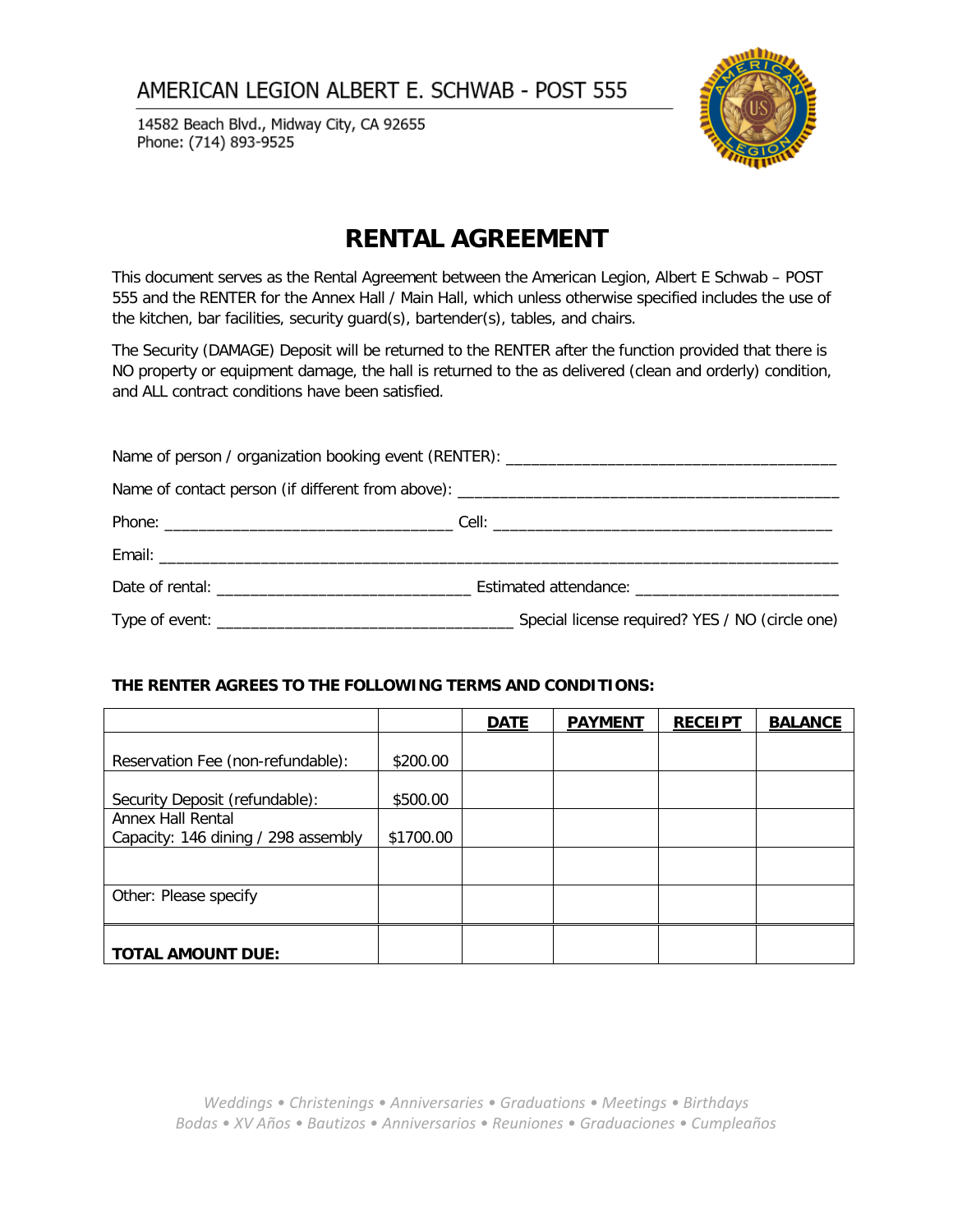14582 Beach Blvd., Midway City, CA 92655 Phone: (714) 893-9525



\_\_\_ The balance of the TOTAL AMOUNT is to be paid in full **30 days** prior to event. Late Payments and Late Changes are subject to a \$50.00 fee.

\_\_\_ The American Legion Post 555 charges 75% of the DEPOSIT (\$375.00) for CANCELLATIONS.

\_\_\_ Hall Rental hours: 3:00 PM to 11:00 PM. The Bar opens at 4:00 PM in the Annex Hall. The Hall must be cleaned and vacated by 12:00 AM.

\_\_\_ The \$200.00 reservation fee is non-refundable, however is credited toward the cost of the rental.

\_\_\_ The \$500.00 Security Deposit will be returned within 5 business days of the conclusion of the event, after a Post Representative has completed a satisfactory inspection. To receive a full return on your rental deposit all terms of your rental agreement must be met. Examples: return the facility to its unused state, no damage or additional graffiti, end on time, did not exceed the Maximum Capacity of the facility, etc.

The Annex Hall has a capacity of 146 for dining / 298 for assembly. Event attendance may not exceed the Maximum Capacity established by the Midway City Fire Department.

The person signing this agreement must be present at all times during the event. There must be an English speaking adult present at all times as well.

\_\_\_ RENTER and guests shall confine their activities to the area rented/assigned to them. Children are not allowed outside after dark and are the sole responsibility of the RENTER.

\_\_\_ The American Legion is NOT responsible for lost/stolen property or injuries sustained while on the premises. The RENTER is responsible for any and all damage(s) to the facility and guests.

\_\_\_ Outside alcoholic beverages are not allowed on the premises. Alcoholic beverages must be purchased from The American Legion and dispensed by the bartenders provided by the American Legion. Two bartenders are required at all times.

\_\_\_ RENTER provided food, water, and soda is permissible. Renter is responsible for cups, plates, silverware, and napkins.

\_\_\_ Alcoholic Beverages are not allowed outside of the hall, and will not be served to minors or intoxicated guests. Guests appearing under the age of thirty (30) will be asked for proper identification. The American Legion reserves the right to contact authorities if we deem necessary.

\_\_\_ The American Legion Post 555 has a strict NO DRUGS POLICY. Narcotics, drugs, including marijuana, and other drug paraphernalia is strictly forbidden on the premises.

\_\_\_ Contract / hired entertainment, and contract/hired decor is the responsibility of the RENTER.

\_\_\_ Decorations may be taped or stapled only on designated surfaces, and there will be no decorations or party devices allowed that may constitute a fire hazard. All decorations must be removed at the conclusion of the event.

*Weddings • Christenings • Anniversaries • Graduations • Meetings • Birthdays Bodas • XV Años • Bautizos • Anniversarios • Reuniones • Graduaciones • Cumpleaños*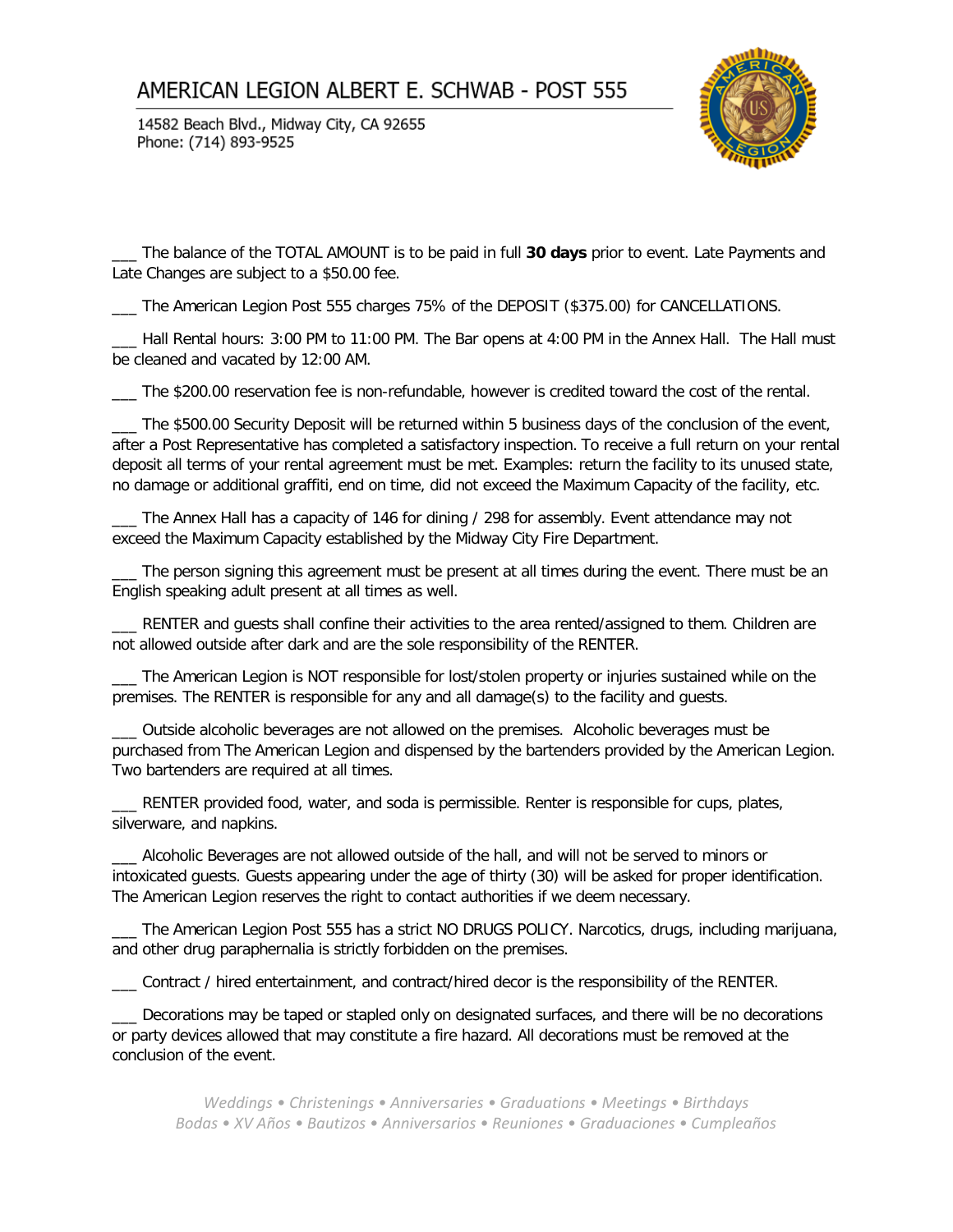14582 Beach Blvd., Midway City, CA 92655 Phone: (714) 893-9525



\_\_\_ Tables and chairs will NOT be taken out of the Hall without the expressed written consent of The American Legion.

\_\_\_ Garbage and Trash: Refuse, leftover food, recyclables, and liquids are to be cleaned and discarded at the end of the event. A dumpster is provided by The American Legion for these purposes.

\_\_\_ Bathrooms: Both bathrooms shall be cleared of any trash, and all the wastebaskets must be emptied.

\_\_\_ Floor cleaning: All spills and sticky spots shall be wiped up to protect the wood floors. The floors shall be swept and mopped at the end of the rental.

\_\_\_ Amplified Music: All music is restricted to 80 decibels or less, and must be stopped by 11:00 PM. Bartender may be required to have music turned down if the volume gets too loud.

Parking: In no case shall private property be trespassed upon or used for parking. All parking shall be limited to American Legion property or public streets. Please do not block American Legion neighbors' driveways.

\_\_\_ A penalty fee will be assessed for rental occupation exceeding the designated hours, including early start, and failure to vacate the premises on time. Fees may also be assessed for disorderly conduct.\*

\_\_\_ Gang related clothing, attire, colors, and/or paraphernalia is strictly prohibited and must be removed prior to entering the premises.

\_\_\_ Graffiti and vandalism will not be tolerated and will result in additional fees charged dependent on amount and type of damage.

If the Police are called to the event for any reason, the event is concluded at that time. The entire deposit will be surrendered to The American Legion, and NO refunds will be provided.

\_\_\_ RENTER will keep said premises, including personal property therein, during the term, in as good repair, and at the expiration thereof yield and deliver up the same in like conditions as when taken. Reasonable wear and tear thereof and damage by the elements is the only exception. RENTER shall clean, collapse, and stack all tables and chairs on the provided dollies at the end of the event.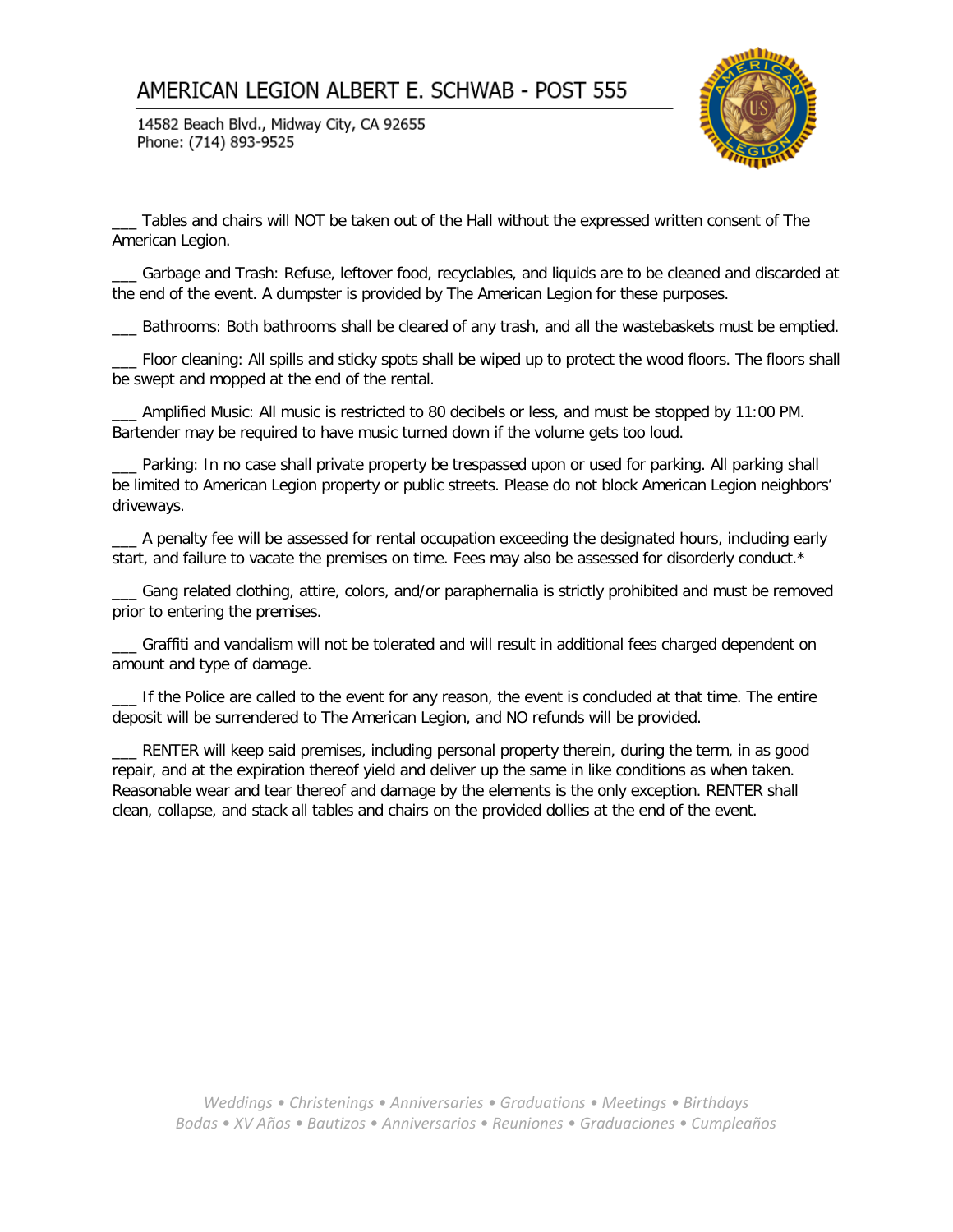14582 Beach Blvd., Midway City, CA 92655 Phone: (714) 893-9525



# **EMERGENCY PROCEDURES**

### **FIRE:**

- 1. Call 911 (or list seven digit number here, if applicable); give facility location and location of fire, and any other information requested.
- 2. If fire is small, extinguish with nearest fire extinguisher.
- 3. To operate fire extinguisher follow P.A.S.S.:
	- **P**ull trigger pin
	- **A**im nozzle at base of fire
	- **S**queeze trigger
	- **S**weep from side to side
- 4. If fire is large or out of control, calmly evacuate facility.

### **POWER OUTAGE:**

- 1. Emergency lights will go on.
- 2. Slowly move occupants toward exits and leave building.
- 3. Notify Post personnel.

### **HEART ATTACK OR SERIOUS INJURY:**

1. Call 911. Give facility location and nature of injury or illness and other requested information. The address is: American Legion – Albert E. Schwab - Post 555 14582 Beach Blvd.

Midway City, CA 92655

2. Solicit medical help within building (CPR/first aid trained persons).

#### **BOMB THREAT:**

1. Call 911 and ask for further instruction.